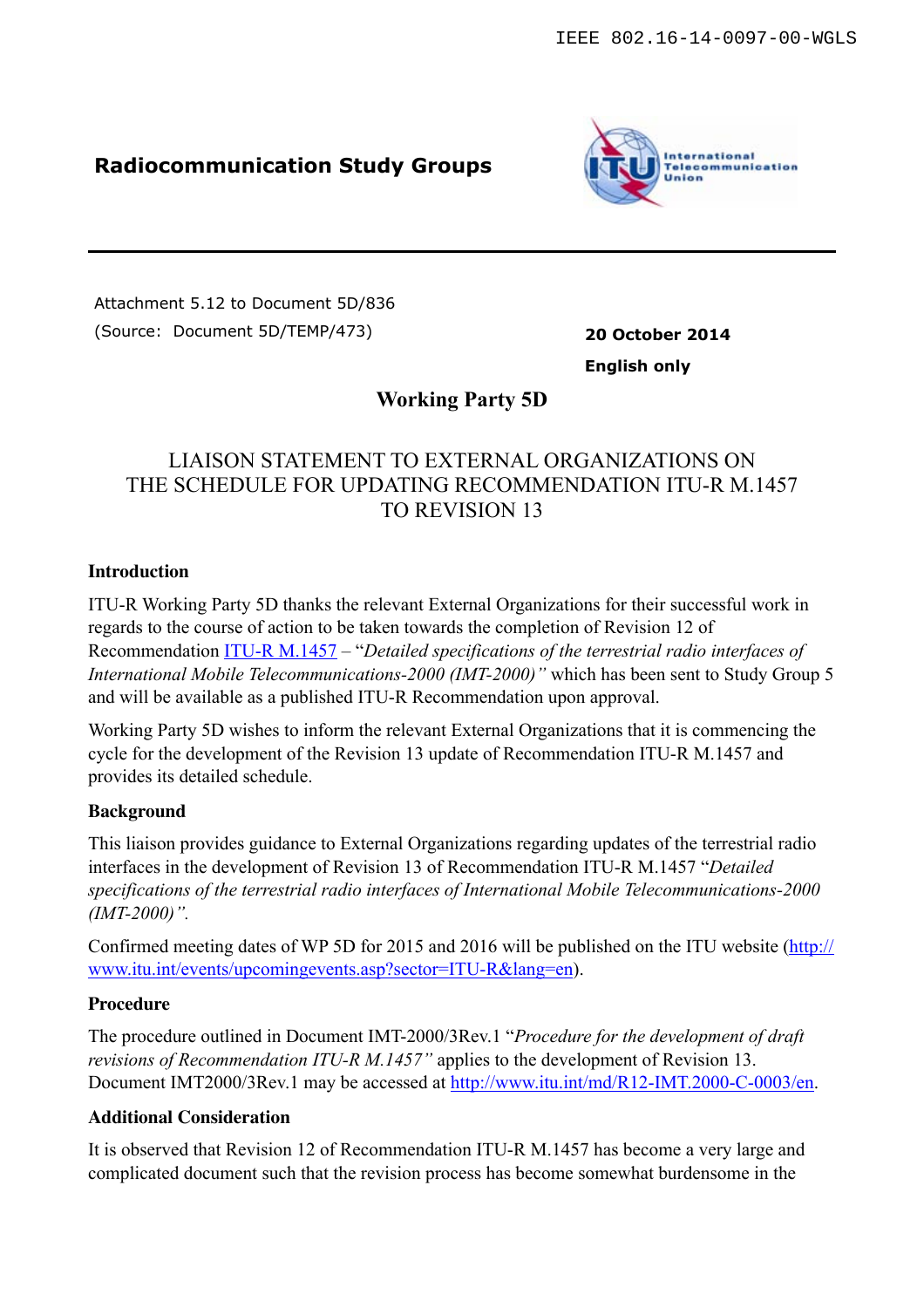external organizations, as well as the BR. As a result, WP 5D is considering to streamline the information contained in Recommendation ITU-R M.1457 starting with Revision 13. This streamlining consists of not carrying forward the old information for previous releases beyond a certain point. In the CDMA DS, CDMA TDD, and TDMA-SC cases, since 3GPP has closed Releases 99 through Release 7, WP 5D proposes that Release 99 through Release 7 transposition information not be carried forward in future Revisions of M.1457 starting with Revision 13. WP 5D solicits the GCS Proponents' views on this way forward.

Additionally, the other Radio Interface GCS proponents may have other views for streamlining their information contained in Recommendation ITU-R M 1457.

#### **Schedule**

For the Revision 13 update of Recommendation ITU-R M.1457 a completion date of the Working Party 5D meeting #25, currently planned for October 2016, has been chosen.

It should be noted that 2015 is an ITU-R World Radio Conference (WRC) year and that WP 5D will hold only two meetings in 2015 instead of the usual three meetings per year. Thus, on an exceptional basis the timeframes associated with the announcement of this revision update cycle may be somewhat amended from the "placeholder" meetings designated in Document IMT-2000/3Rev.1. In particular, the announcement of the start of the update cycle for Revision 13 is being made from the October 2014 meeting.

Working Party 5D announces that the first formal meeting in the meeting cycle ("Meeting  $X$ ") of the update development of Revision 13 of Recommendation ITU-R M.1457 will be WP 5D meeting #21, which is scheduled for 27 January - 4 February 2015. It should be noted that the contribution deadline for WP 5D meeting #21 is also the cut-off date for the submission of new candidate RIT and SRIT proposals for inclusion in Revision 13.

The detailed timeline for the Revision 13 update of Recommendation ITU-R M.1457 which accommodates the currently planned/anticipated schedule of meetings for WP 5D and Study Group 5 through the 2015 and 2016 time frame and some milestone activities/actions may be found in Document IMT-2000/6 "*Schedule for the Revision 13 Update of Recommendation ITU-R M. 1457".* Document IMT-2000/6 may be accessed at [http://www.itu.int/md/R12-IMT.2000-C.](http://www.itu.int/md/R12-IMT.2000-C) For convenience it is also enclosed to this liaison as *Attachment*.

The dates in Document IMT-2000/6 were developed considering not only the WP 5D and Study Group 5 dates but also with a view towards coordinating with the understood planned dates of the relevant External Organizations to the extent they were known.

Some adjustment of these dates might be required to accommodate availability of facilities at specific venues in conjunction with the scheduling of the ITU-R WP 5D and Study Group 5 meetings. Every effort will be made to keep these dates as listed. Please check the ITU website in case meeting details have changed ([http://www.itu.int/events/monthlyagenda.asp?lang=en\)](http://www.itu.int/events/monthlyagenda.asp?lang=en).

As appropriate Document IMT-2000/6 will be updated to accommodate such date changes and further correspondence with the External Organization could be forthcoming throughout the update cycle as warranted by the circumstances.

[External Organizations are encouraged to consult the ITU-R IMT-2000 web page \(http://](http://www.itu.int/md/R12-IMT.2000-C) www.itu.int/md/R12-IMT.2000-C) which may be updated dynamically to provide additional information.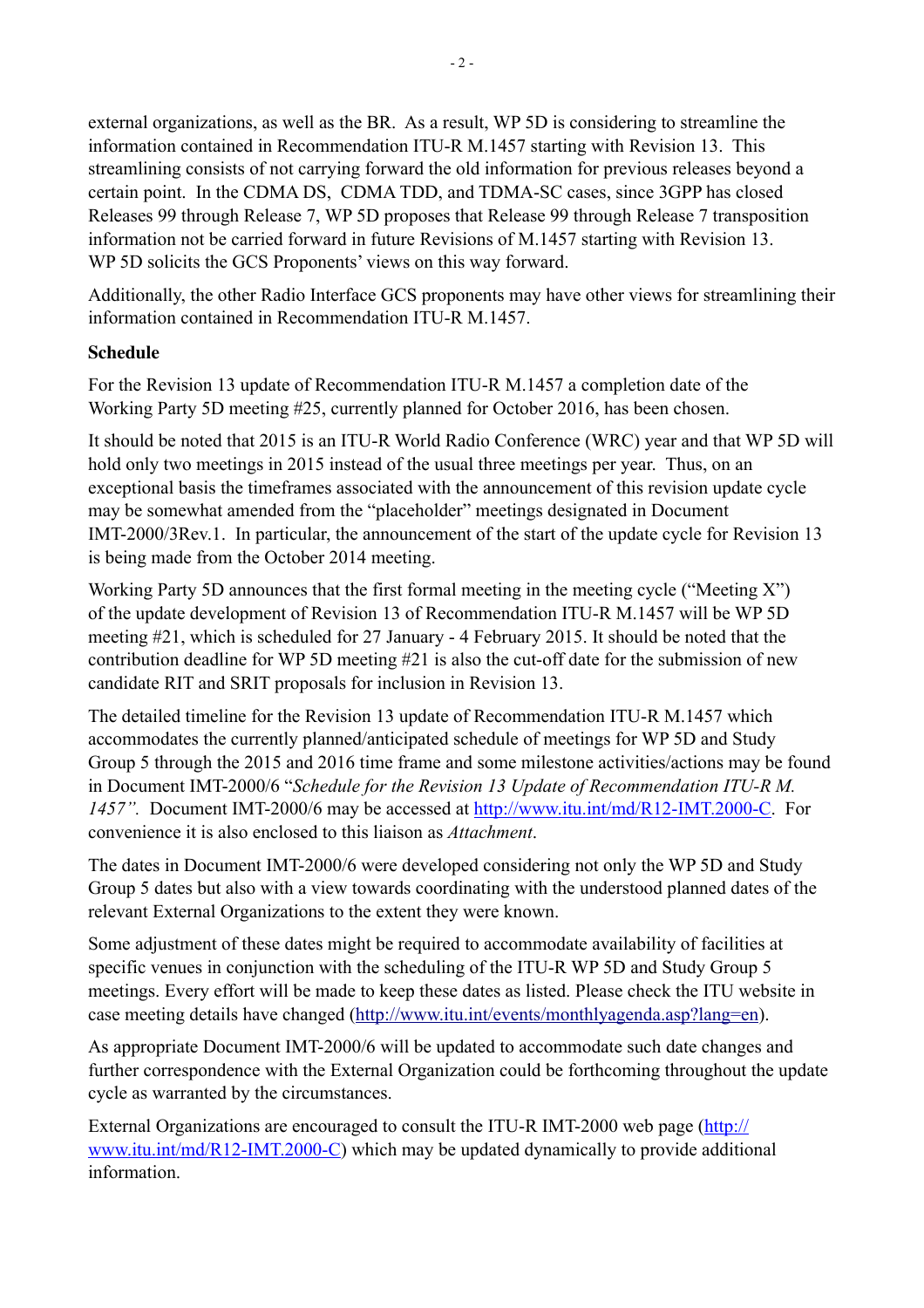Working Party 5D looks forward to the continued cooperation with the External Organizations in the on-going work on the IMT-2000 terrestrial radio interfaces.

 $\mathcal{L}_\text{max}$ 

**Status**: For action

**Contact:** Sergio Buonomo Counselor, ITU-R Study Group 5 **E-mail:** [sergio.buonomo@itu.int](mailto:sergio.buonomo@itu.int)

**Attachment:** Document IMT-2000/6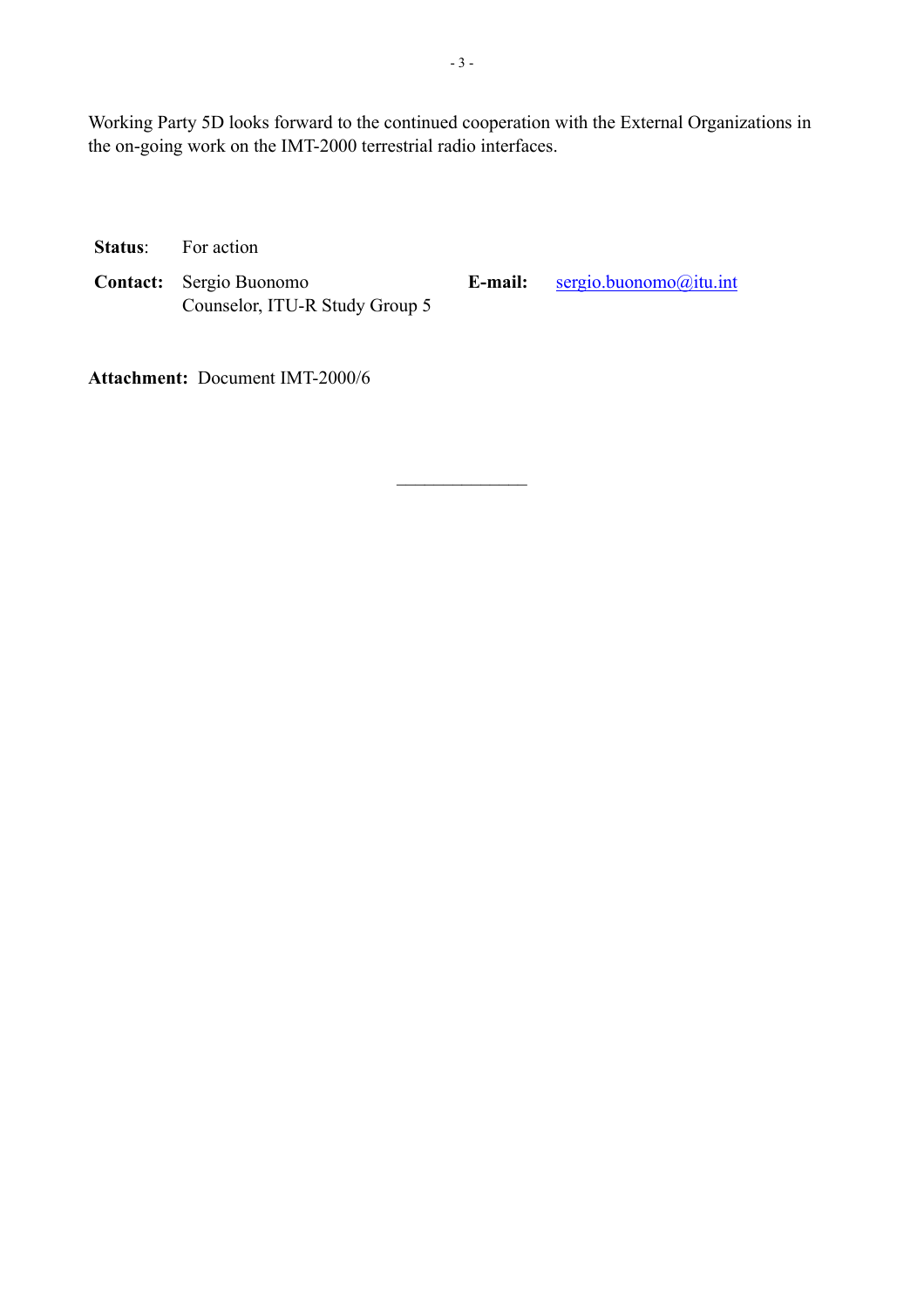

Source: Document 5D/TEMP/474

**Document IMT-2000/6 20 October 2014 English only**

# **Working Party 5D**

# SCHEDULE FOR REVISION 13 UPDATE OF RECOMMENDATION ITU-R M.1457

# ("DETAILED SPECIFICATIONS OF THE TERRESTRIAL RADIO INTERFACES OF IMT-2000 (IMT-2000)")

#### **Scope**

This document provides information on the detailed schedule and associated dates for the Revision 13 update of Recommendation ITU-R M.1457 *"Detailed specifications of the terrestrial radio interfaces of IMT-2000 (IMT-2000)".*

#### **References**

**Recommendation ITU-R M.1457** *"Detailed specifications of the terrestrial radio interfaces of IMT-2000 (IMT-2000)"*

**Document IMT-2000/1(Rev.1)** *"Submission and evaluation process and consensus building for future development of IMT-2000"* 

**Document IMT-2000/2(Rev.1)** *"Process And The Use Of Global Core Specification (GCS), References And Related Certifications In Conjunction With future Revisions of Recommendation ITU-R M.1457"*

**Document IMT-2000/3(Rev.1)** *"Procedure for the development of draft revisions of Recommendation ITU-R M.1457"*

**Document IMT-2000/4** *"Historical documents related to Recommendation ITU-R M.1457 update process"*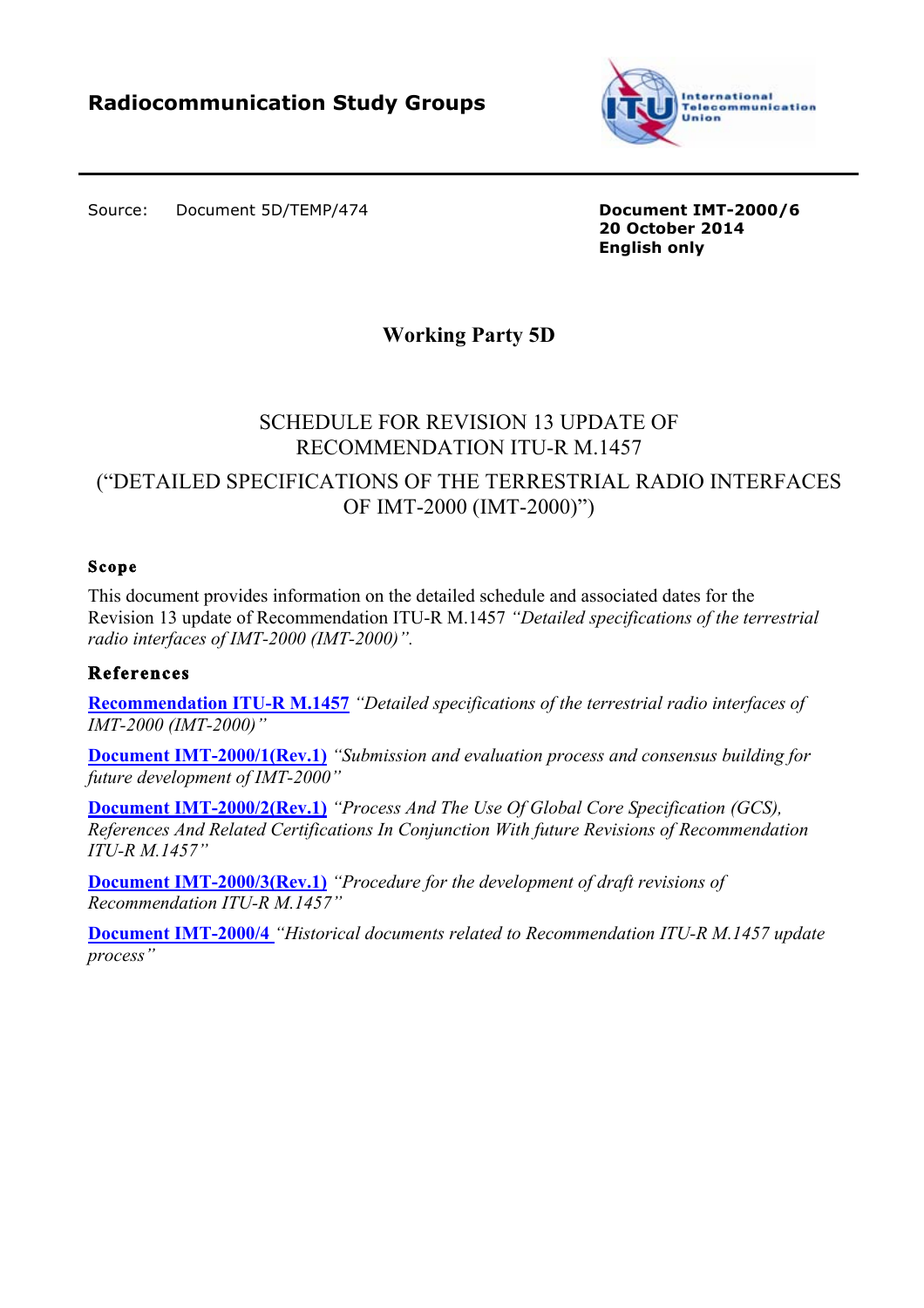# **1 Procedure to be utilized in the development of the Revision**

The procedure outlined in Document IMT-2000/3(Rev.1) *"Procedure for the development of draft revisions of Recommendation ITU-R M.1457"* applies to the development of this Revision 13.

In conjunction with that generic procedure, it is necessary, for each specific Revision to assign a specific schedule and dates to the timelines and actions/activities presented in the Document IMT-2000/3(Rev.1), which is accomplished by this IMT-2000/6 Document.

# **2 Baseline document to be used for the Revision 13 update**

The baseline document to be used for the Revision 13 update is the published version of Recommendation ITU-R M.1457-12 *"Detailed specifications of the terrestrial radio interfaces of IMT-2000 (IMT-2000)".*

# **3 General schedule aspects for the Revision 13 update of Recommendation ITU-R M.1457**

For the Revision 13 update of Recommendation ITU-R M.1457 a completion date of the Working Party 5D meeting #25, currently planned for October 2016, has been chosen.

The initial announcement of the Revision 13 update was indicated in a liaison to the External Organizations from the October 2014 meeting #20 of WP 5D. In particular, the announcement of the start of the update cycle for Revision 13 is being made from the January/February meeting of 2015 by way of liaison. Some "typical" meeting months have been slightly shifted from those usually anticipated due to particular scheduling aspects of the individual meetings.

The detailed timeline for the Revision 13 update of Recommendation ITU-R M.1457 was developed based on the currently planned/anticipated schedule of meetings for WP 5D and Study Group 5 through the 2015 and 2016 time frame. Confirmed meeting dates of WP 5D for 2015 and 2016 will be published on the ITU website (http://www.itu.int/events/upcomingevents.asp? sector=ITU-R&lang=en). Due consideration was given towards coordinating with the understood planned dates of the relevant External Organizations to the extent they were known.

Working Party 5D announces that the first formal meeting in the meeting cycle *("Meeting X")* of the update for Revision 13 of Recommendation ITU-R M.1457 will be WP 5D meeting #21, which is scheduled for 27 January – 4 February 2015. This establishes the first action point for the relevant External Organizations to interface with WP 5D on the Revision 13 update.

# **4 High level schedule for the Revision 13 update for New Technology Proposals for Recommendation ITU-R M.1457**

Document **IMT-2000/3(Rev.1)**, section 2 outlines the specific process and associated timeline for new technology proposals for Recommendation ITU-R M.1457. When a new RIT or SRIT is proposed by an *RIT/SRIT Proponent*, the proposal will follow the process for IMT-2000 as defined in Document IMT-2000/1(Rev.1), specifically:

The process may begin at Step 3 ("Submission/reception of the RIT and SRIT proposals and acknowledgement of receipt"). For timing purposes, the meeting at which the new proposal is submitted will be considered "Critical Milestone (1)", the proposal deadline meeting, as defined in the Schedule of Document  $\frac{IMT-2000}{I(Rev.1)}$  in Figure A2-1.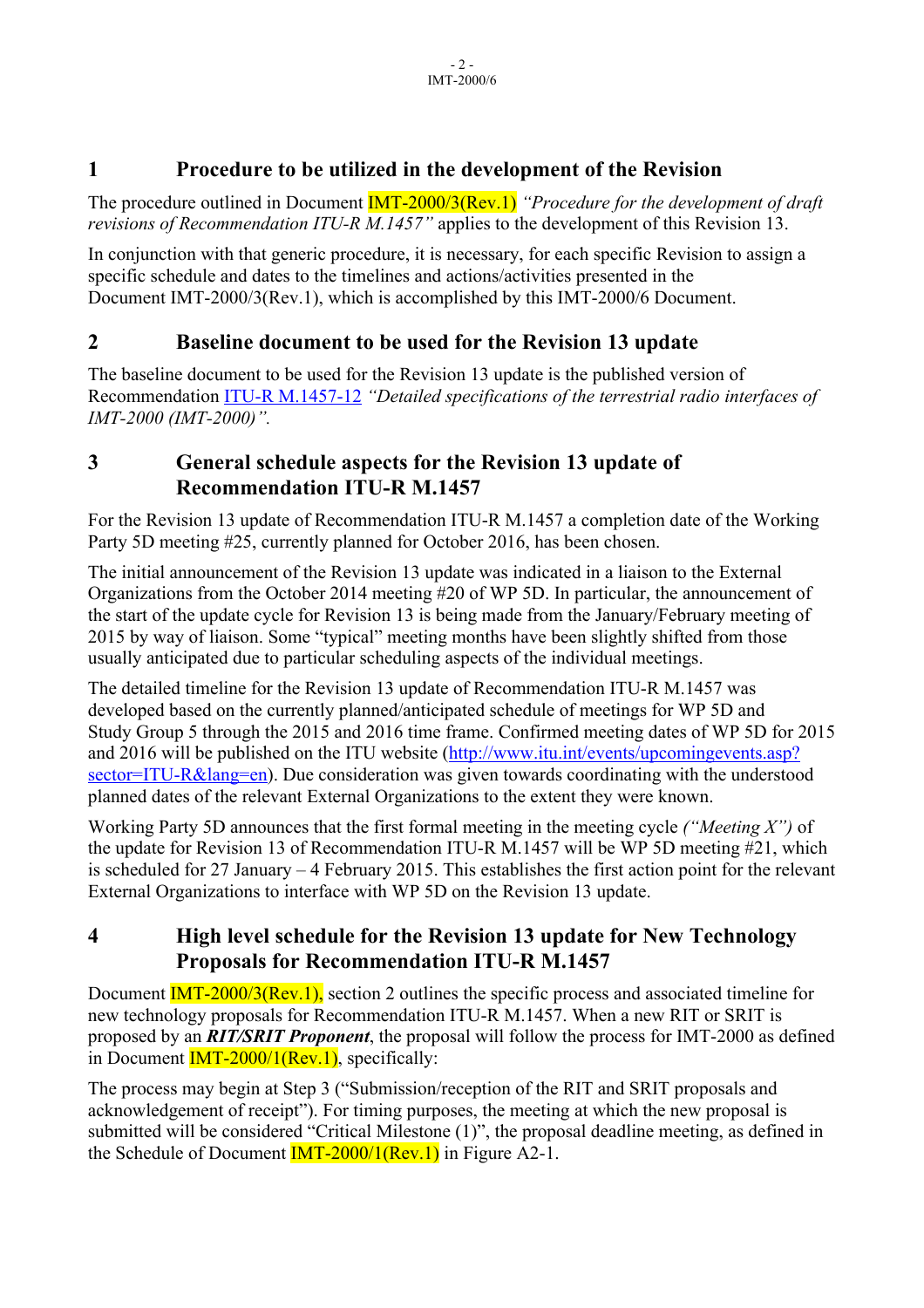Within the process as outlined in Figure A2-1 the specific dates of the schedule will be appropriately decided respecting the steps of the process (approximately four meetings from "Critical Milestone (1)" to the finalization of Step 7 of the process in Document IMT-2000/1(Rev.1).

In Step 8, Document **IMT 2000/2(Rev.1)** ("Process and the use of Global Core Specification (GCS), references, and related certifications in conjunction with future Revisions of Recommendation ITU-R M.1457") will apply. The completion of Step 8 will be synchronized with the recurring update of Recommendation ITU-R M.1457. Consequently, after successful completion of Step 7, the new technology can enter the revision cycle for Recommendation ITU-R M.1457 at X+2A or as late as X+2B as outlined in Table 1 or 2 for inclusion in the current planned Revision.

While new technology proposals can be submitted to WP 5D at any time, however, for the Revision 13 update to be able to consider new technology proposals for inclusion into the Revision 13 release, WP 5D has established a high level schedule for the major aspects of a new technology submission and its consideration by WP 5D under the process indicated in IMT-2000/3(Rev.1). This high level schedule is provided immediately below:

# **High level schedule for New Technology Proposals for Revision 131**

In the case of a new technology proposal having been received by WP 5D, additional details including further specific schedules and deadlines such as those related to the provision of Form A and Certification B and C, GCS and DIS materials and the like will be communicated to the relevant parties associated with the new technology proposal.

 $\mathcal{L}_\text{max}$  , where  $\mathcal{L}_\text{max}$  , we have the set of  $\mathcal{L}_\text{max}$ 

<sup>&</sup>lt;sup>1</sup> Based on planned meeting dates. Confirmed meeting dates of WP 5D for 2015 and 2016 will be published on the ITU website (http://www.itu.int/events/upcomingevents.asp?sector=ITU-R&lang=en).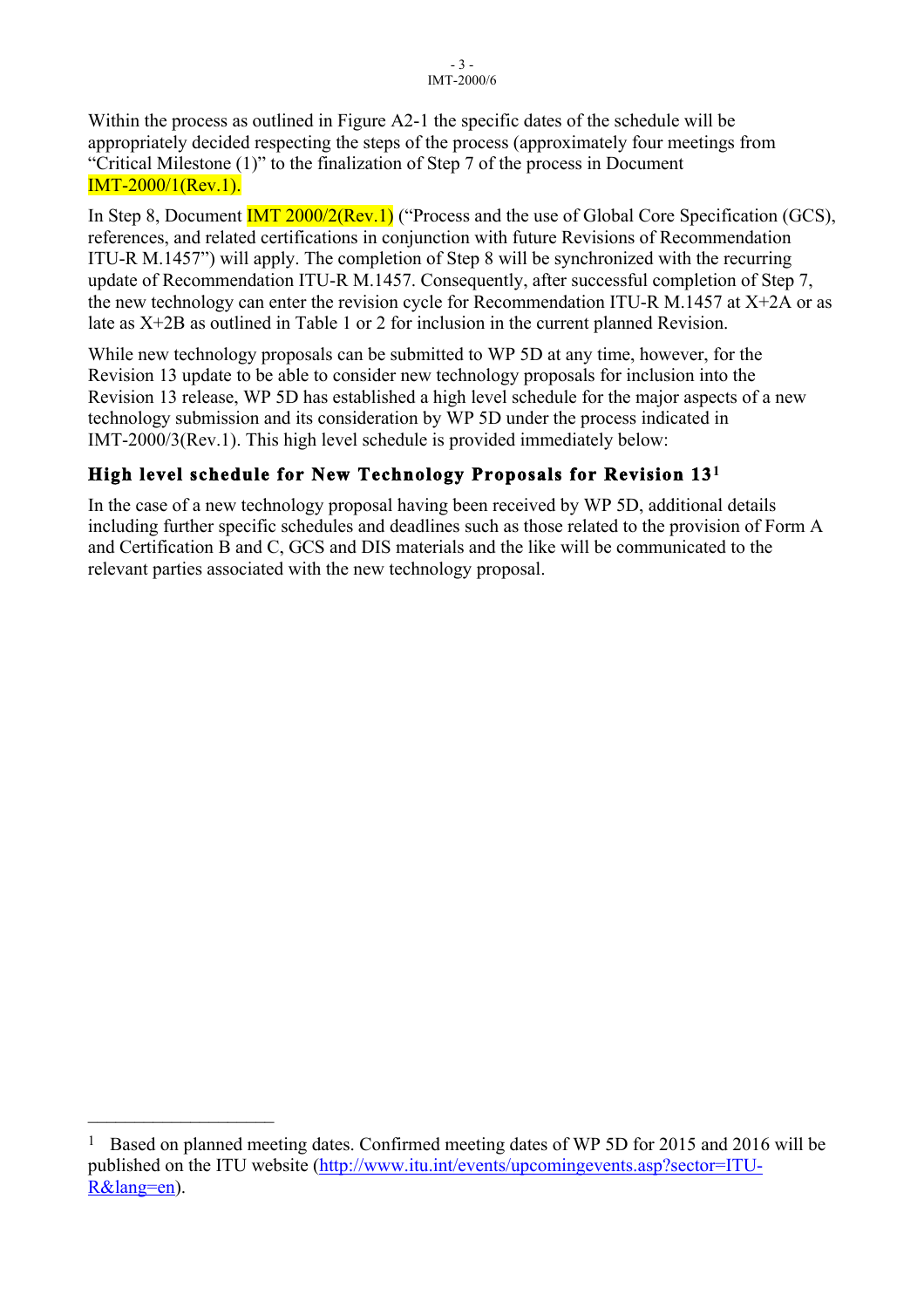| <b>Process Step</b><br>IMT-2000/1(Rev.1)           | Date                                                                                                                                                                                             | Action<br>IMT-2000/1(Rev.1) or<br>IMT-2000/3(Rev.1)                                                                                                                                                                                                                           |
|----------------------------------------------------|--------------------------------------------------------------------------------------------------------------------------------------------------------------------------------------------------|-------------------------------------------------------------------------------------------------------------------------------------------------------------------------------------------------------------------------------------------------------------------------------|
| Critical Milestone (0):                            | 15-22 October 2014<br>(WP 5D#20)<br>Liaison in Document 5D/836 Att. 5.11<br>(5D/TEMP/473) dispatched and copied to all<br>External Organizations in November 2014                                | Step 1<br>Invitation to Propose RITs                                                                                                                                                                                                                                          |
| Critical Milestone (1):                            | <b>20 January 2015</b><br>(7 days before 27 January - 4 February 2015 -<br>WP 5D #21)                                                                                                            | Step 3<br>Cut-off date for submission of<br>candidate RIT and SRIT proposal                                                                                                                                                                                                   |
|                                                    | February 2015                                                                                                                                                                                    | Circular Letter announcing<br>receipt by WP 5D of a complete<br>candidate technology submission<br>and an invitation for the<br>formation of Independent<br><b>Evaluation Groups and</b><br>subsequent submission of<br>Evaluation Reports.                                   |
|                                                    | February 2015 to February 2016                                                                                                                                                                   | Opportunity for registration of<br><b>Evaluation Groups</b>                                                                                                                                                                                                                   |
| Critical Milestone (2):                            | xx February 2016<br>(7 days before xx-xx February 2016 -<br>WP 5D #23)                                                                                                                           | Completion of Step 4<br>Evaluation of candidate RITs or<br><b>SRITs by Evaluation Groups</b><br>Cut-off date for evaluation report<br>to ITU<br>Final date for submission of<br>Form A                                                                                        |
| Critical Milestone (3):                            | <b>WP 5D #23</b><br>xx-xx February 2016                                                                                                                                                          | Completion of Step 5<br>Review and coordination of<br>outside evaluation activities<br>Completion of Step 6<br>Review to assess compliance with<br>minimum requirements<br>Completion of Step 7<br>Consideration of evaluation<br>results, consensus building and<br>decision |
| Step 8                                             | $X+2B$ :<br>yy June 2016<br>$(7 \text{ days before yy -yy June } 2016 \text{ WP } 5D \#24)$                                                                                                      | Step 8 Development of the new<br>section in Rec. ITU-R M.1457 for<br>the Radio Interface Technology.<br>Final date for submission of<br>Certification B.                                                                                                                      |
| Synchronization of<br>Finalization of the Revision | Starting with X+2B:<br>yy June 2016<br>$(7 \text{ days before yy-yy June } 2016 \text{ WP } 5D \#24)$<br>And continuing with the subsequent dates<br>indicated in Table 1 below in this document | The remainder of the process and<br>schedules for finalization of the<br>Revisions follows the dates and<br>general tasks indicated in Items 8<br>through 13 in Table 1 below in<br>this document.                                                                            |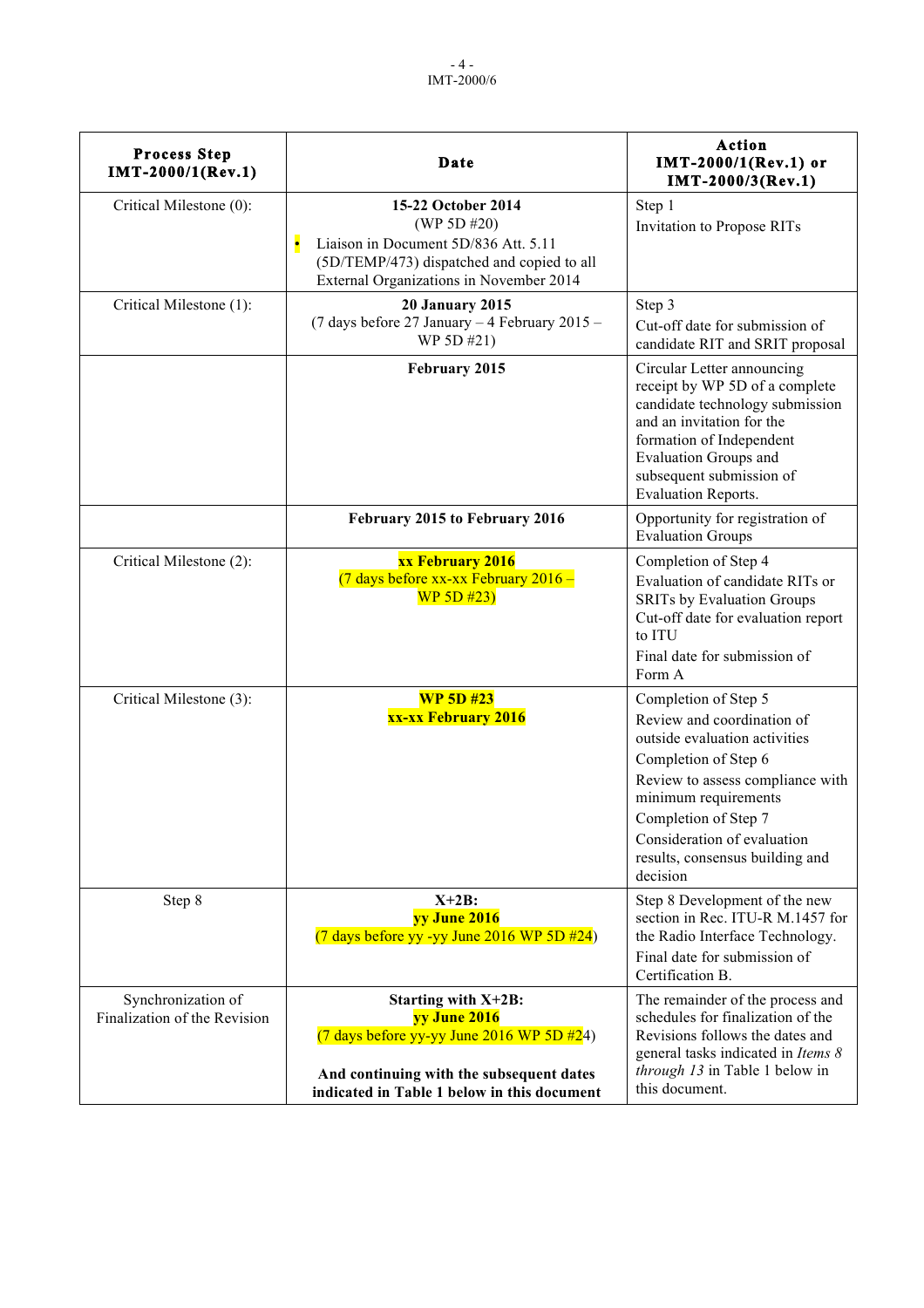# **5 Detailed schedule for the Revision 13 update for Existing Technologies in Recommendation ITU-R M.1457**

**Table 1** below, extracted from **IMT-2000/3(Rev.1)** and amended with specific dates, provides the detailed timeline for the updates to existing technologies in Recommendation ITU-R M.1457 as indicated in Section 3 of  $\overline{IMT-2000/3(Rev.1)}$  in the case when a GCS is utilized – which is the current situation for all existing technologies in the current in-force version of Recommendation ITU-R M.1457.

**Calendar 1** provides a summary of actions defined in Table 1 for Revision 13 in a calendar view.

It should be noted that since Table 2 in Document IMT-2000/3(Rev.1) which provides the detailed timeline for the updates to existing technologies in Recommendation ITU-R M.1457 (applicable to the case where a GCS is not utilized) does not apply for the Revision 13 update therefore no detailed timeline information is provided for Table 2.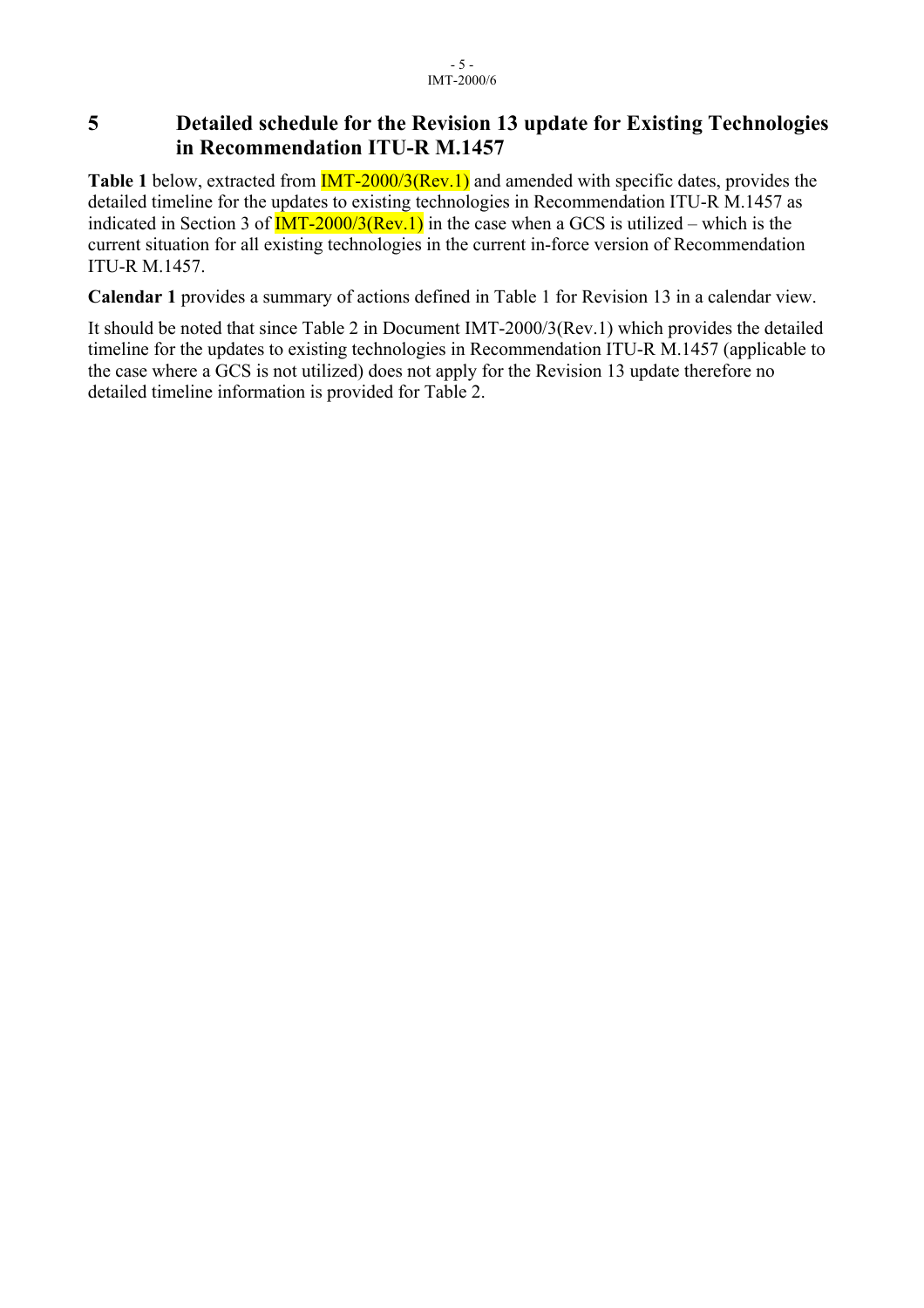#### TABLE  $1^2$

#### **Framework of a Revision Cycle for updates of existing technologies in Recommendation ITU-R M.1457 applicable to Section 3 of IMT-2000/3(Rev.1) in the case when a GCS is utilized**

| <b>Item</b>    | <b>Entity</b>                    | Meeting<br>designation &<br>timeframe | Action/Deliverable/Milestone                                                                                                                                                                                               | <b>Specific Dates</b>                                                                             |
|----------------|----------------------------------|---------------------------------------|----------------------------------------------------------------------------------------------------------------------------------------------------------------------------------------------------------------------------|---------------------------------------------------------------------------------------------------|
| 1              | <b>WP 5D</b>                     | Meeting "X-1" or<br>earlier           | Communiqué to GCS Proponent,<br>Transposing Organizations, and relevant<br><i>External Organizations</i> announcing the<br>next revision of Rec. ITU-R M.1457 and<br>providing the detailed timelines for the<br>revision. | 15-22 October<br>(WP 5D #20)                                                                      |
| $\mathfrak{D}$ | <b>Existing GCS</b><br>Proponent | Meeting "X"                           | Delivery to ITU-R by existing GCS<br><b>Proponent</b> of the initial announcement<br>that a revision to a particular RIT or SRIT<br>will be proposed.                                                                      | <b>20 January 2015</b><br>(7 days before<br>$27$ January $-$<br>4 February $2015 -$<br>WP 5D #21) |
| 3              | <b>WP 5D</b>                     | Meeting "X"                           | WP 5D review of submitted materials and<br>opportunity for responding to GCS<br>Proponents.                                                                                                                                | $27$ January –<br>4 February 2015<br>(WP 5D $#21$ )                                               |
| 4              | <b>Existing GCS</b><br>Proponent | Meeting " $X+1$ "                     | Delivery to ITU-R by the GCS Proponent<br>of further information, including a<br>summary of the proposed update.*                                                                                                          | <b>3 June 2015</b><br>(7 days before<br>10-18 June 2015 -<br>WP 5D #22)                           |
| 5              | <b>WP 5D</b>                     | Meeting " $X+1$ "                     | WP 5D review of submitted materials and<br>opportunity for responding to GCS<br>Proponents.                                                                                                                                | 10-18 June 2015<br>(WP 5D #22)                                                                    |

 $\mathcal{L}_\text{max}$  , where  $\mathcal{L}_\text{max}$  , we have the set of  $\mathcal{L}_\text{max}$ 

<sup>2</sup> Based on planned meeting dates. Confirmed meeting dates of WP 5D for 2013 and 2014 will be published on the ITU website (http://www.itu.int/events/upcomingevents.asp?sector=ITU-R&lang=en).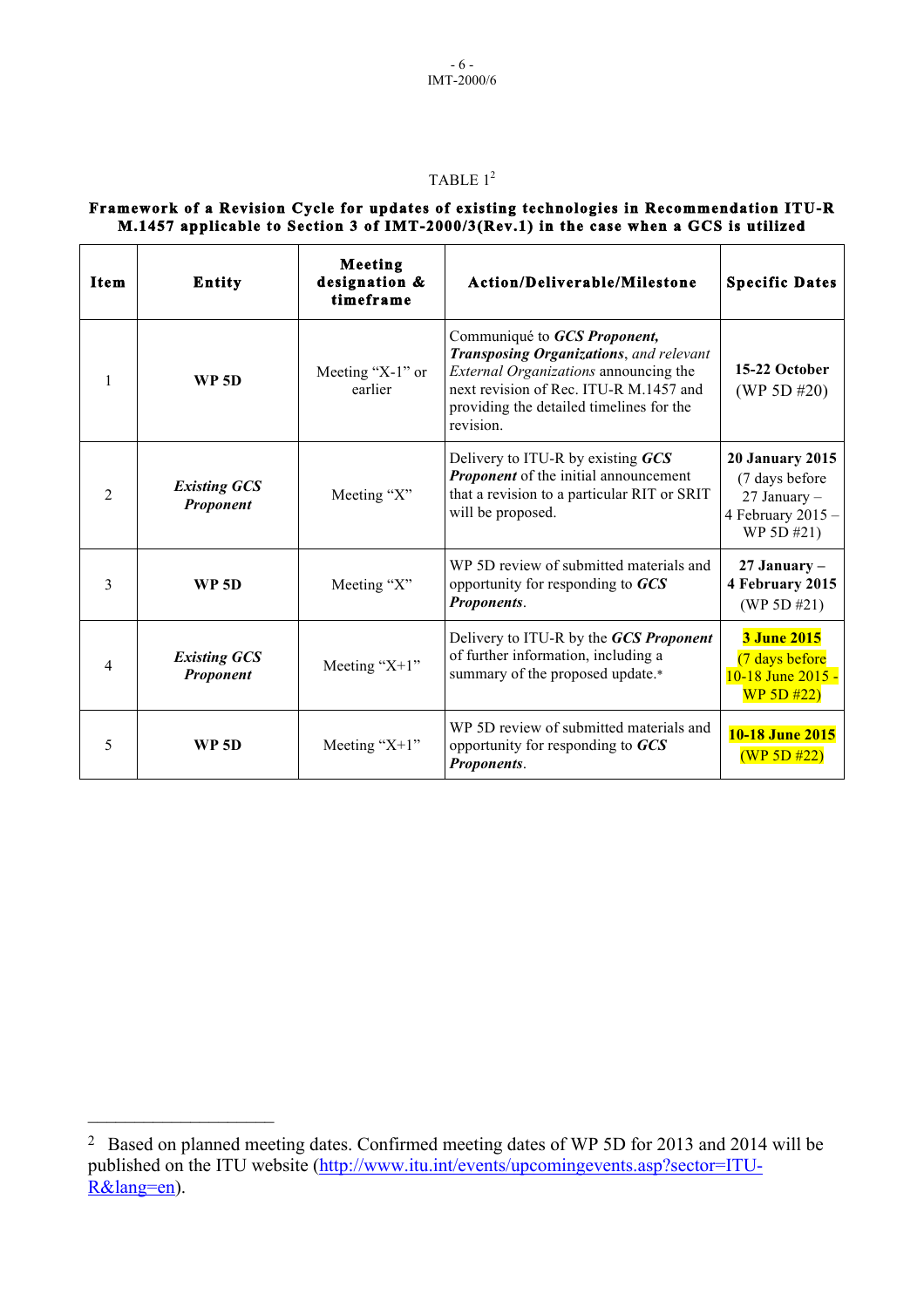- 7 - IMT-2000/6

| <b>Item</b> | <b>Entity</b>                                                                                                     | Meeting<br>designation &<br>timeframe      | Action/Deliverable/Milestone                                                                                                                                                                                                                                                                                                                                                                                                                                                                                                                                                                                                                                                                                                                                                                                                                                                                                                                                                                                                                                                                                                                                                                                                                                                                                                                                                                                                                                                                                                                                                                                                                                                                                                                                                                                                                                               | <b>Specific Dates</b>                                                         |
|-------------|-------------------------------------------------------------------------------------------------------------------|--------------------------------------------|----------------------------------------------------------------------------------------------------------------------------------------------------------------------------------------------------------------------------------------------------------------------------------------------------------------------------------------------------------------------------------------------------------------------------------------------------------------------------------------------------------------------------------------------------------------------------------------------------------------------------------------------------------------------------------------------------------------------------------------------------------------------------------------------------------------------------------------------------------------------------------------------------------------------------------------------------------------------------------------------------------------------------------------------------------------------------------------------------------------------------------------------------------------------------------------------------------------------------------------------------------------------------------------------------------------------------------------------------------------------------------------------------------------------------------------------------------------------------------------------------------------------------------------------------------------------------------------------------------------------------------------------------------------------------------------------------------------------------------------------------------------------------------------------------------------------------------------------------------------------------|-------------------------------------------------------------------------------|
| 6           | <b>Existing GCS</b><br>Proponent<br>or<br><b>Existing Transposing</b><br><b>Organization</b><br>(Scenario 3 only) | Meeting " $X+2A$ "<br><b>Alternative 1</b> | Case requiring a modification of the GCS<br>Delivery to ITU-R by the GCS Proponent<br>of the detailed update, including the<br>relevant templates (as per document IMT-<br>2000/4, specifically Circular Letter<br>8/LCCE/47 and its Attachments) and any<br>related supporting material for the<br>proposed update to Rec. ITU-R M.1457,<br>given that the full context of the total<br>terrestrial radio interface is considered to<br>be the original submission and any<br>previously approved updates as well as<br>this proposed update.<br>Delivery to ITU-R by the GCS Proponent<br>of the revised/updated GCS.<br>Delivery to ITU-R of Certification B<br>(section 1, section 2, and section 3, as<br>appropriate) by GCS Proponents.<br>Cases not requiring a modification of the<br><b>GCS</b><br>Scenario $1 - Case$ of a revised Overview,<br>synopsis, or other material in Rec. ITU-R<br>M.1457:<br>Delivery to ITU-R by the GCS Proponent<br>of the update of the associated material<br>and a self-declaration indicating that those<br>changes are consistent with existing GCS.<br>Scenario 2 - Case of a new Transposing<br><b>Organization(s)</b> or removal of $a$<br><b>Transposing Organization(s)</b><br>Delivery to ITU-R of Certification B,<br>section 2, and/or section 3, by GCS<br>Proponents.<br>Scenario $3 - Case$ of update of only a<br>particular set or sets of the transposition<br>references<br>Delivery to ITU-R by the Transposing<br>Organization of the complete update<br>information, including a summary and<br>rationale of the proposed update, the<br>updated specific set or sets of the<br>transposition references, and Certification<br>C. At the same meeting as the<br>announcement by the Transposing<br>Organization(s), the GCS Proponent<br>must inform WP 5D of their agreement<br>with the proposed update. | <b>xx Feb 2016</b><br>(7 days before<br><u>xx-xx Feb 2016 – </u><br>WP 5D 423 |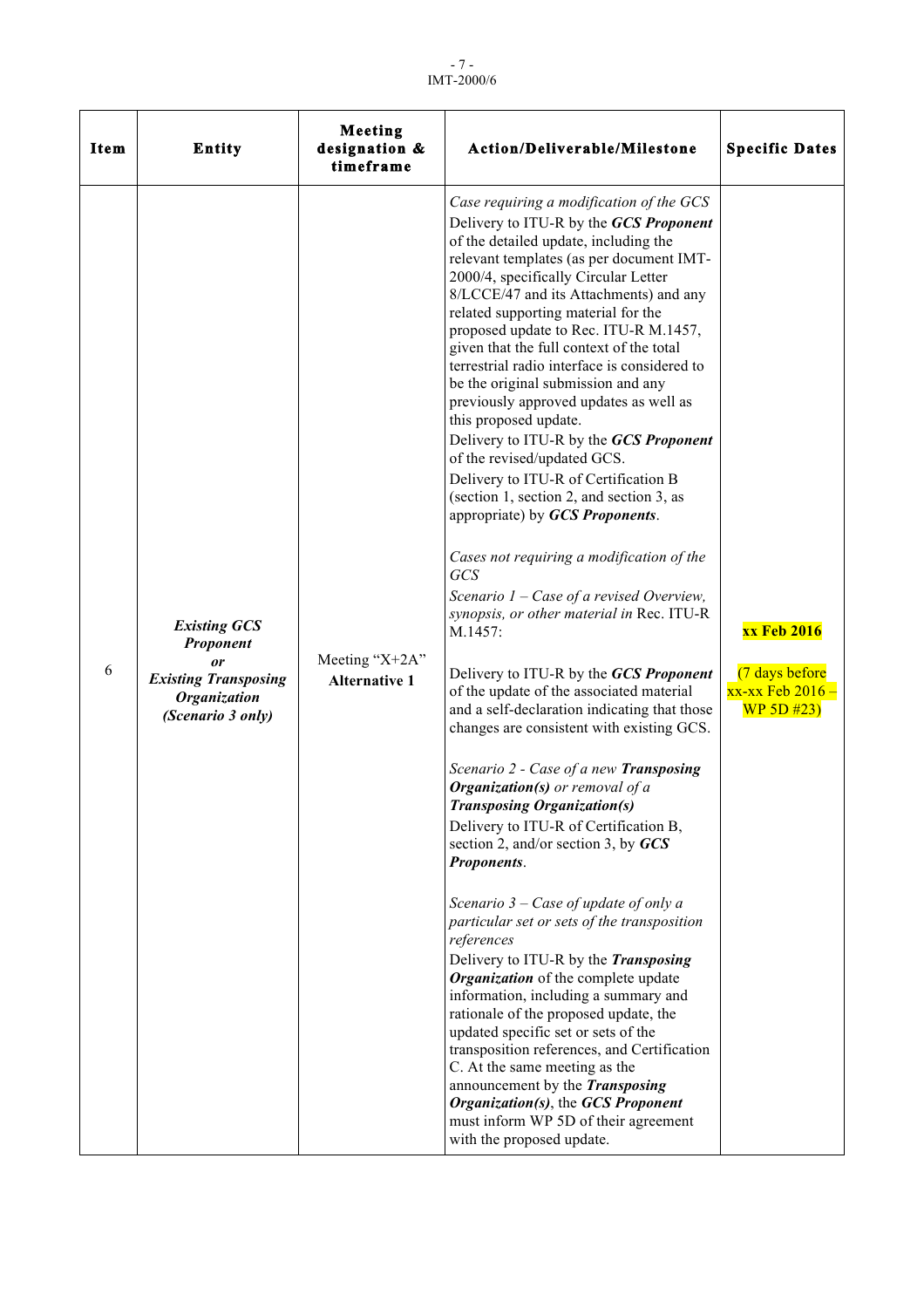- 8 - IMT-2000/6

| <b>Item</b> | <b>Entity</b>                                                                                                     | Meeting<br>designation &<br>timeframe      | Action/Deliverable/Milestone                                                                                                                                                                                                                                                                                                                                                                                                                                                                                                                                                                                                                                                                                                                                                                                                                                                                                                                                                                                                                                                                                                                                                                                                                                                                                                                                                                                                                                                                                                                                                                                                                                                                                                                                                                                                                                                | <b>Specific Dates</b>                                           |
|-------------|-------------------------------------------------------------------------------------------------------------------|--------------------------------------------|-----------------------------------------------------------------------------------------------------------------------------------------------------------------------------------------------------------------------------------------------------------------------------------------------------------------------------------------------------------------------------------------------------------------------------------------------------------------------------------------------------------------------------------------------------------------------------------------------------------------------------------------------------------------------------------------------------------------------------------------------------------------------------------------------------------------------------------------------------------------------------------------------------------------------------------------------------------------------------------------------------------------------------------------------------------------------------------------------------------------------------------------------------------------------------------------------------------------------------------------------------------------------------------------------------------------------------------------------------------------------------------------------------------------------------------------------------------------------------------------------------------------------------------------------------------------------------------------------------------------------------------------------------------------------------------------------------------------------------------------------------------------------------------------------------------------------------------------------------------------------------|-----------------------------------------------------------------|
| 7           | <b>Existing GCS</b><br>Proponent<br>or<br><b>Existing Transposing</b><br><b>Organization</b> (Scenario<br>3 only) | Meeting " $X+2B$ "<br><b>Alternative 2</b> | Case requiring a modification of the GCS<br>Delivery to ITU-R by the GCS Proponent<br>of the detailed update, including the<br>relevant templates (as per Document<br>IMT-2000/4, specifically Circular Letter<br>8/LCCE/47 and its Attachments) and any<br>related supporting material for the<br>proposed update to Rec. ITU-R M.1457,<br>given that the full context of the total<br>terrestrial radio interface is considered to<br>be the original submission and any<br>previously approved updates as well as<br>this proposed update.<br>Delivery to ITU-R by the GCS Proponent<br>of the revised/updated GCS.<br>Delivery to ITU-R of Certification B<br>(section 1, section 2, and section 3, as<br>appropriate) by GCS Proponents.<br>Cases not requiring a modification of the<br><b>GCS</b><br>Scenario $1 - Case$ of a revised Overview,<br>synopsis, or other material in Rec.<br>ITU-R M.1457:<br>Delivery to ITU-R by the GCS Proponent<br>of the update of the associated material<br>and a self-declaration indicating that those<br>changes are consistent with existing GCS.<br>Scenario $2 - Case$ of a new Transposing<br><i>Organization(s)</i> or removal of a<br><b>Transposing Organization(s)</b><br>Delivery to ITU-R of Certification B,<br>section 2, and/or section 3, by $GCS$<br>Proponents.<br>Scenario $3 - Case$ of update of only a<br>particular set or sets of the transposition<br>references<br>Delivery to ITU-R by the Transposing<br>Organization of the complete update<br>information, including a summary and<br>rationale of the proposed update, the<br>updated specific set or sets of the<br>transposition references, and Certification<br>C. At the same meeting as the<br>announcement by the Transposing<br>Organization(s), the GCS Proponent<br>must inform WP 5D of their agreement<br>with the proposed update. | yy June 2016<br>(7 days before<br>yy-yy June 2016<br>WP 5D #24) |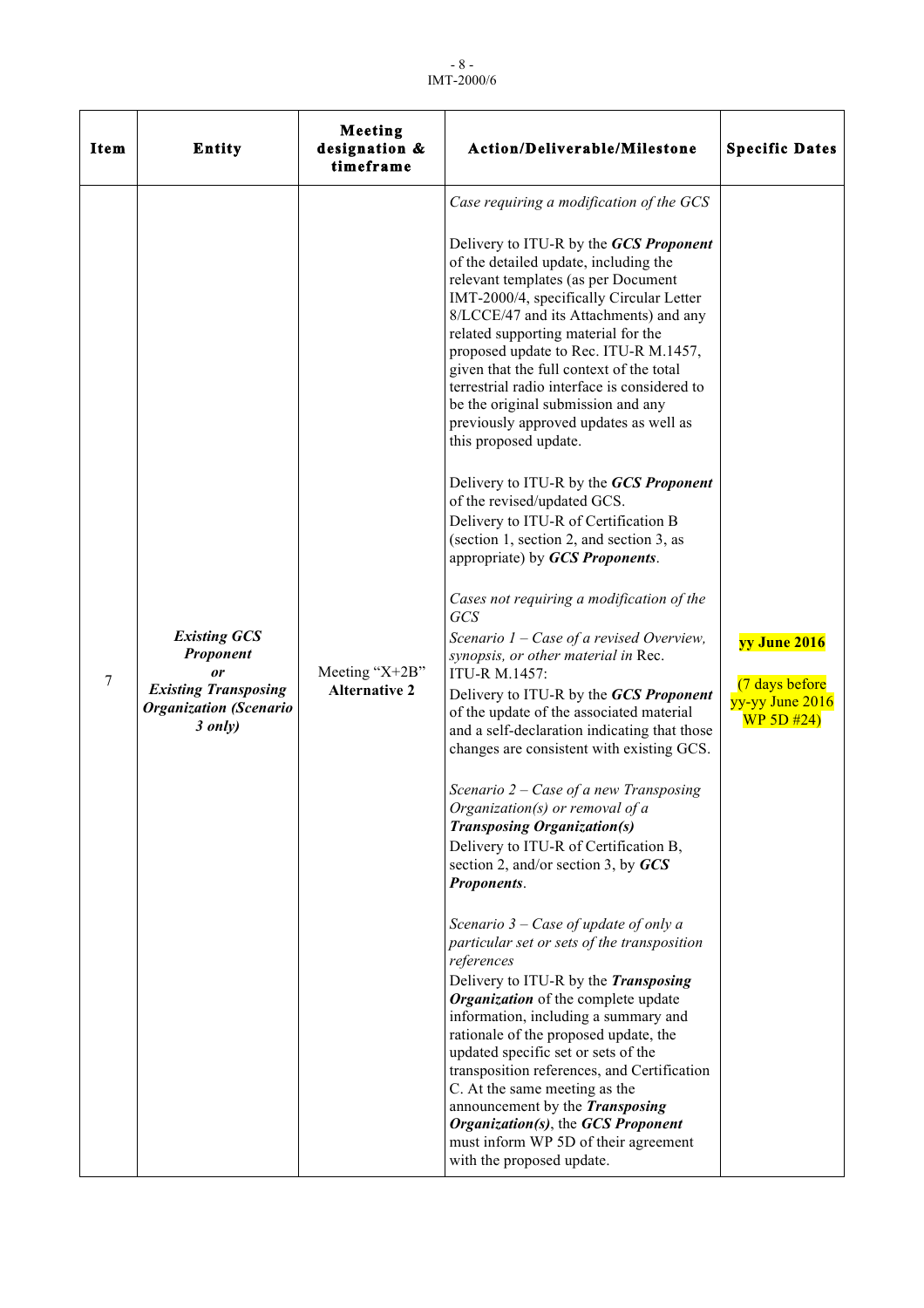| <b>Item</b> | Entity                              | Meeting<br>designation &<br>timeframe                                               | Action/Deliverable/Milestone                                                                                                                                                                                                                                                                                                                                                                                                                                                                                                                                                                                                                                                                                                                                                                                                                                                      | <b>Specific Dates</b>                                                                                        |
|-------------|-------------------------------------|-------------------------------------------------------------------------------------|-----------------------------------------------------------------------------------------------------------------------------------------------------------------------------------------------------------------------------------------------------------------------------------------------------------------------------------------------------------------------------------------------------------------------------------------------------------------------------------------------------------------------------------------------------------------------------------------------------------------------------------------------------------------------------------------------------------------------------------------------------------------------------------------------------------------------------------------------------------------------------------|--------------------------------------------------------------------------------------------------------------|
| 8           | <b>WP 5D</b>                        | Meeting " $X+2A$ " or<br>" $X+2B$ "                                                 | WP 5D performs a review of the<br>submitted material and reaches its<br>conclusion on the acceptability of the<br>proposed update for inclusion in the draft<br>revision of Rec. ITU-R M.1457.<br>WP 5D finalizes and agrees the specific<br>technology update in the draft revision of<br>Rec. ITU-R M.1457 (not necessarily<br>including the detailed transposition<br>references).<br>WP 5D liaison of the WP 5D agreed draft<br>Revision of Rec. ITU-R M.1457 to the<br>relevant GCS Proponents and<br>Transposing Organizations for their use<br>in developing their inputs of the detailed<br>references.<br>Note: In any event, the WP 5D meeting<br>$("X+2B")$ will finalize the entirety of the<br>preliminary WP 5D agreed draft revision<br>of Rec. ITU-R M.1457 for all updated<br>technologies (not necessarily including the<br>detailed transposition references). | $(X+2A)$<br>xx-xx February<br>2016<br>(WP 5D #23)<br><b>or</b><br>$(X+2B)$<br>yy-yy June 2016<br>(WP 5D #24) |
| 9           | Transposing<br>Organizations        | Due to ITU-R<br>approximately one<br>month prior to the<br>subsequent Meeting       | Delivery to ITU-R of transposition<br>references by each Transposing<br>Organization for incorporation into the<br>WP 5D preliminary agreed draft revision<br>of Rec. ITU-R M.1457.<br>Delivery to ITU-R of Certification C by<br>each Transposing Organization.<br>Completion of relevant business matters<br>and indication of compliance with ITU<br>policy on IPR, as appropriate<br>This Item 9 does not apply to case of a<br>Scenario 1 update.<br>In case of Scenario 3, Item 9 does not<br>apply because the Transposing<br><b>Organization</b> would have already<br>provided the complete information by<br>meeting "X+2A" or "X+2B"                                                                                                                                                                                                                                   | <mark>zz September</mark><br>2016                                                                            |
| 10          | Radiocommunication<br><b>Bureau</b> | Prior to the<br>subsequent meeting                                                  | The Radiocommunication Bureau is<br>requested to provide to WP 5D a<br>document that incorporates the<br>transposition references                                                                                                                                                                                                                                                                                                                                                                                                                                                                                                                                                                                                                                                                                                                                                 | <b>Anticipated to be</b><br>zz October 2016                                                                  |
| 11          | <b>WP 5D</b>                        | <b>Subsequent Meeting</b><br>(Approximately<br>October of current<br>revision year) | WP 5D performs a final quality and<br>completeness check of the draft revision<br>of Rec. ITU-R M.1457.<br>WP 5D forwards to Study Group 5 the<br>revision of Rec. ITU-R M.1457.                                                                                                                                                                                                                                                                                                                                                                                                                                                                                                                                                                                                                                                                                                  | zz-zz October<br>2016<br>(WP 5D #25)                                                                         |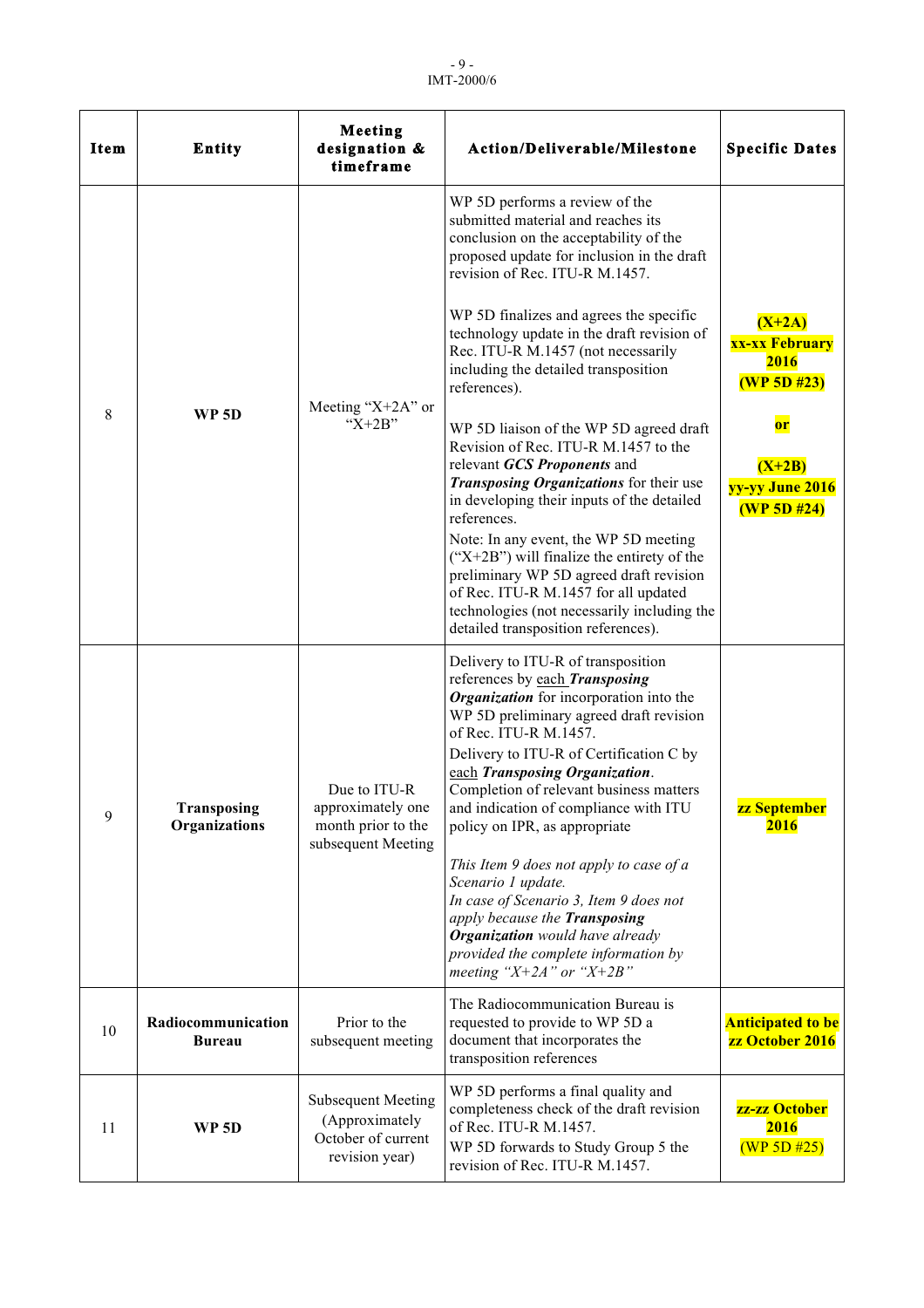- 10 - IMT-2000/6

| <b>Item</b> | <b>Entity</b>                | Meeting<br>designation &<br>timeframe                               | Action/Deliverable/Milestone                                                                                                                                                                      | <b>Specific Dates</b>                                                                                                       |
|-------------|------------------------------|---------------------------------------------------------------------|---------------------------------------------------------------------------------------------------------------------------------------------------------------------------------------------------|-----------------------------------------------------------------------------------------------------------------------------|
| 12          | Radiocommunication<br>Bureau | (Approximately<br>November/December<br>of current revision<br>year) | Submission by Counsellor for SG 5 of<br>completed draft revision of Rec. ITU-R<br>M.1457 (with all transposition references)<br>to SG 5, based on currently anticipated<br>SG 5 meeting schedule. | <b>Date to be</b><br>determined<br>depending on<br>actual SG 5<br>meeting schedule<br>in [November/<br><b>December</b> 2016 |
| 13          | <b>Study Group 5</b>         | (Approximately<br>November/December<br>of current revision<br>year) | Study Group 5 considers adoption of the<br>revision of Rec. ITU-R M.1457 for<br>forwarding to Member States for approval.                                                                         | Date to be<br>determined<br>depending on<br>actual SG 5<br>meeting schedule<br>in [November/<br><b>December</b> 2016        |